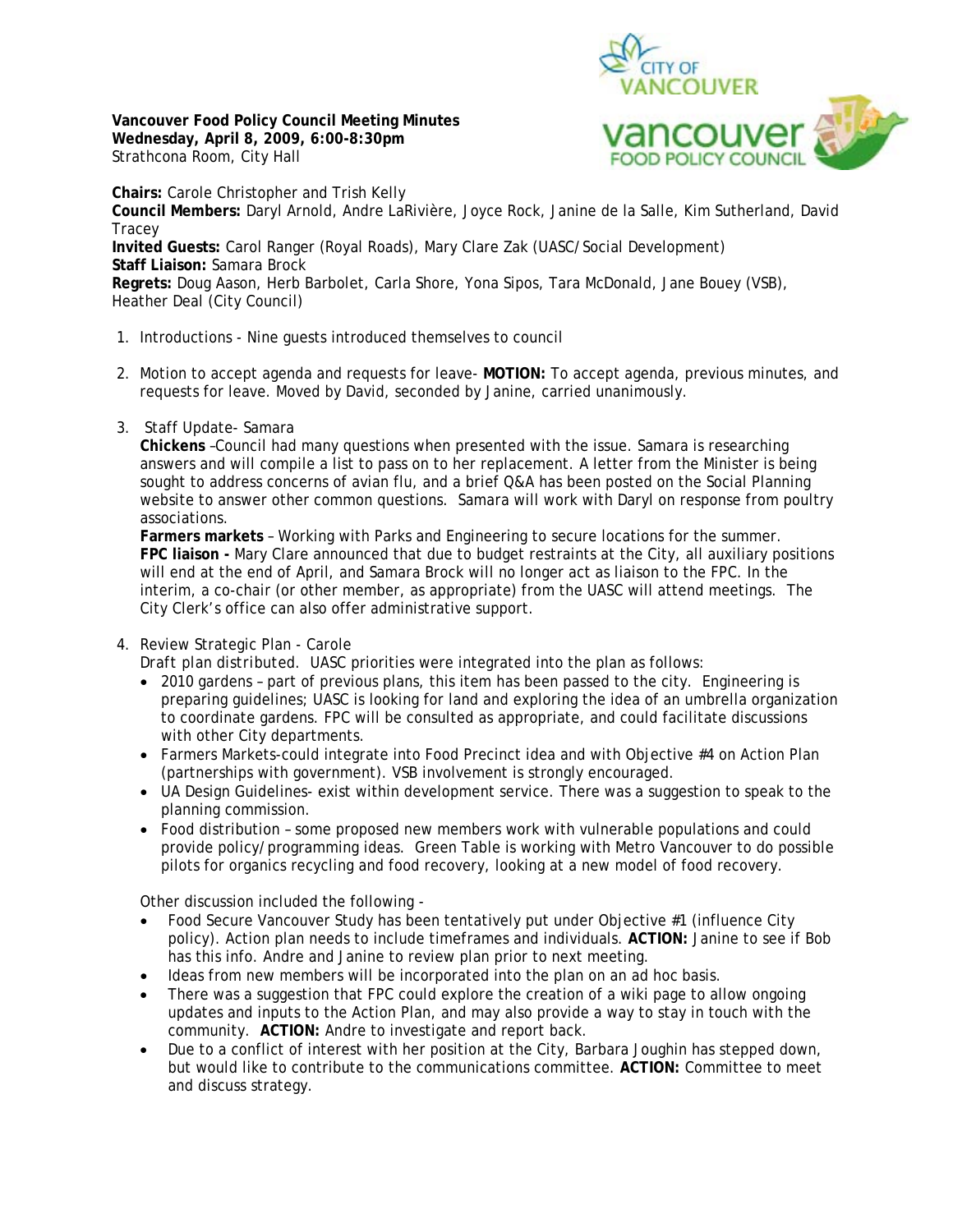5. Review model of VFPC co-chairs

Due to time constraints, Trish K will be stepping down as co-chair. The FPC has evolved since its inception and it may be time to rethink its structure, as the current model is unsustainable. David and Joyce will take part in discussions. **ACTION:** Carole and Mary Clare to meet with Clerk's office.

## 6. Updates:

#### Motion re: Chickens -Trish K

Chickens will be added to UASC priority list. Draft will likely come back to FPC before formal changes are made. **ACTION:** Samara to include draft motion and guidelines to be passed on. **ACTION:** Trish to follow up with Mary Clare by the end of April to see who at the City will handle the issue.

#### Draft Motion re: food/beverage guideline – Maria B

Attempts to contact both Heather Deal and Andrea Reimer have been unsuccessful. Building on work with recreation centres, City support could encourage potential funding to further develop the initiative. **ACTION:** Maria/Melanie to send email to Heather Deal outlining timeframe.

### Food Secure study update – Brent M

Near the end of Phase I, the baseline report provides a framework which will be amended to the Vancouver context with relevant indicators. Gaps in the data are being identified and a summary will be sent out shortly for distribution to the food sector. The December forum and the work of the UBC students have helped to inform next steps, which will include working with partners to establish a work plan and incorporate community feedback. Part of this work will be to define indicators in food policy and security which are currently lacking. A budget request will be put forward for \$6,000 as seed money to hire a coordinator (with matching funds to be sought separately). Selection will happen through a RFP, and a pool of talent may be established for future projects. Please send suggestions to Carole by April 15<sup>th</sup>. City Clerk's office will be consulted regarding any conflict of interest issues.

The baseline report will allow measurement of progress toward the goal (policy actions that lead to increased food security). Goal should also include non-policy practical issues such as better infrastructure. Joyce will work with committee to include qualitative input (including successes). **ACTION:** The committee will circulate the executive summary and come to the next meeting prepared with justification for both a \$6000 and a \$3000 amount, clearly outlining the boundaries of the study.

- 7. Draft Budget- tabled until next meeting. Members are asked to come with requests prepared.
- 8. Other

Fundraiser with Barbara Jo (Books to Cooks on 2<sup>nd</sup> Ave.) - Herb

FPC has been approached with the idea of having a section of recommended books. Members would write reviews (also could be posted on blog) and in turn FPC would receive 10% of the sales. Janine, Andre, David, Brent, Joyce, and 2 guests (Robin Roff and Amanda McQuaig) agreed to participate and it was suggested to prepare a display of FPC materials.

#### Correspondence from Luca Pella – David

Current bylaw restricts height of objects in front yards to 4 feet. Resident was required to remove 6' raspberry trellis due to bylaw. **ACTION:** UASC will be consulted regarding bylaw. **ACTION:** Luca to send Samara related info, and after incorporating answers to potential questions, info will be sent to Heather Deal.

9. Membership Committee – Carole C (*in camera*)

Meeting adjourned at 8:39 pm